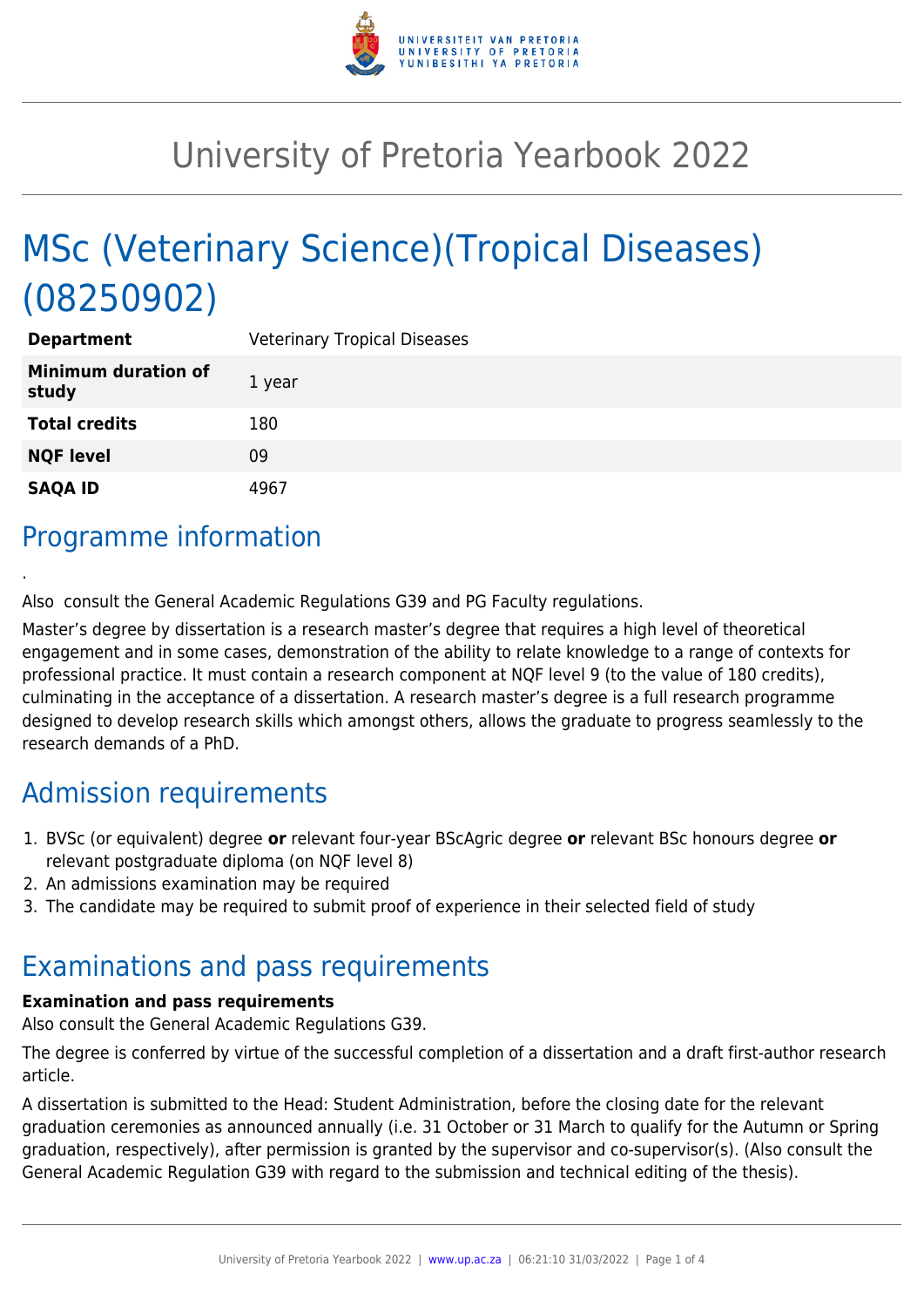

If a dissertation is submitted after the due date specified above, the student takes the risk that the examination of the dissertation may be delayed and the student will not be considered for the graduation concerned. A student will only be allowed to graduate if the student has successfully complied with all the requirements for the particular programme.

The dissertation will be evaluated by two examiners (for the appointment of the examination panel, consult the General Academic Regulations G39.12.1).

The average of the separate marks awarded by the two examiners, constitutes the final mark for the dissertation.

#### **Compliance with degree requirements**

Also consult the General Academic Regulation G40.

- i. A master's degree by dissertation will be conferred on a student only after the successful completion of all requirements of each component of the relevant degree programme, including the submission and successful evaluation of a research-based dissertation, draft publication, and compliance with all the requirements for the particular programme.
- ii. A master's degree is not deemed to be completed if the electronic version of the dissertation has not been submitted to the relevant faculty administration prior to the date of closure of the graduation/finalist list for the forthcoming graduation ceremony.
- iii. No one is entitled to any privileges pertaining to a master's degree before the qualification has been conferred on him or her at a graduation ceremony. In respect of professional registrations, faculties may issue confirmation letters to the relevant professional bodies prior to the graduation ceremonies.

### Research information

Also consult the General Academic Regulation G39.

All students should register for (and pass) the module Research methodology (VRM 813) (non-credit-bearing). If a student has already completed a similar module for a previous degree (within the past five years) and can show sufficient evidence of competence in research skills required at postgraduate level, a student may apply for exemption from this module.

The main objective of master's degree studies is to enable the candidate to undertake research in all its semifractions, under supervision. The basic requirements and Faculty expectations of an MSc are:

- i. The candidate should show the ability to undertake a research project and write up the project.
- ii. The candidate does not need to make an original contribution to science, but still show the ability to do research.
- iii. Explicit hypothesis-testing, i.e. experimental work is not necessarily mandatory.

The research topic is determined in consultation with the supervisor and the relevant head of department, and the research project(s)/ dissertation that follow, must be approved according to Faculty guidelines.

Research undertaken by a master's student is conducted in accordance with the University's Code of ethics for scholarly activities. All research proposals must be submitted for ethics clearance/ approval/exemption to the relevant faculty research and/or research ethics committee. Faculty research ethics committees have the authority to consider and approve or reject research proposals within the guidelines of the general policy.

## Pass with distinction

A master's degree is awarded with distinction if a student meets the following requirements: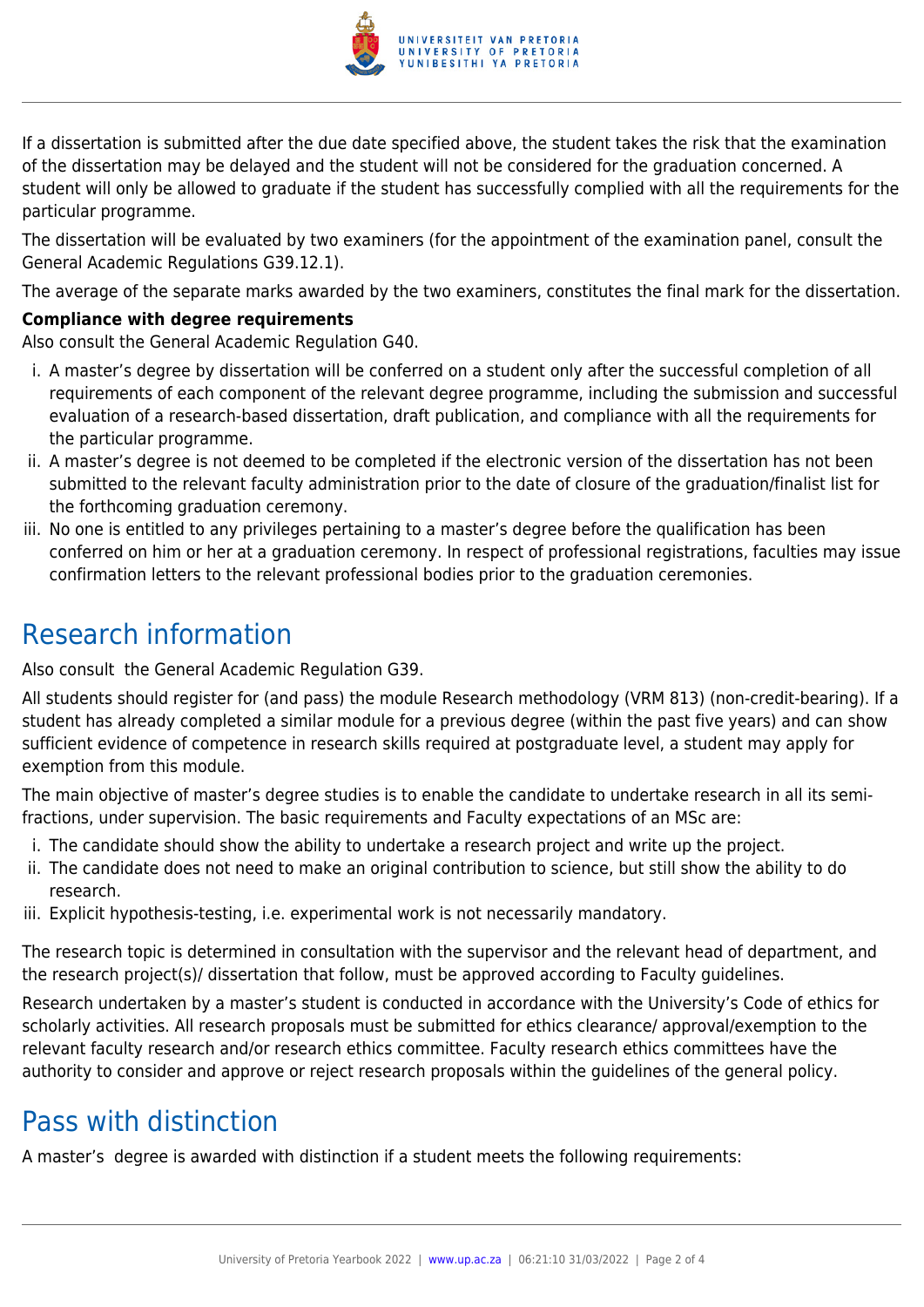

- a. Obtained a mark of 75% or above for the research-based dissertation; and
- b. Completed the qualification within the maximum period allowed for master's study, but not in less than the prescribed minimum period of one academic year. Note: the maximum allowable time is twice the prescribed minimum years of study in relation to postgraduate students who study part-time.